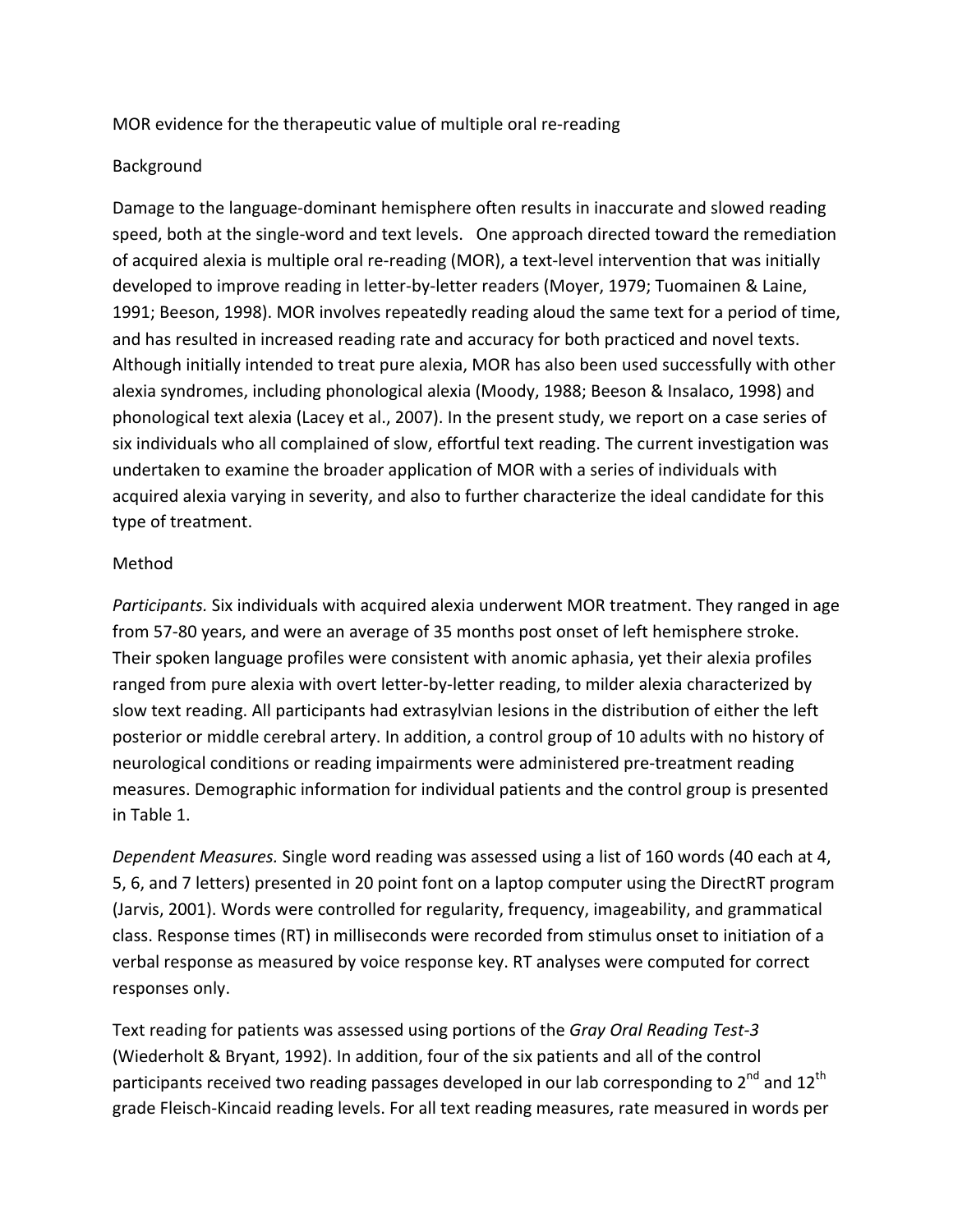minute (wpm) and accuracy measured in deviations from print (errors/100 words) were calculated. Both single word and text reading measures were administered pre- and posttreatment.

*Treatment.* Baseline text reading rate and accuracy was determined for each patient using passages from the *Scientific Research Associates* (SRA; 1978) series. The reading grade level at which patients read 60-70 wpm was chosen as the target level for probe texts. Practice texts were SRA passages or self-selected texts at a reading grade 0.5-1 level higher than probe texts. Treatment sessions were conducted 1-2 times per week, and consisted of the patient reading a novel probe text, followed by reading of a practice passage. The practice passage was repeatedly read aloud with the goal of increasing reading rate to 100 wpm while maintaining accuracy. Daily oral reading homework was assigned, and a new practice passage was chosen when the target goal of 100 wpm was reached. Five of the six patients also underwent treatment for lexical agraphia (Beeson et al., 2000) concurrent with MOR treatment.

#### Results

Patients received an average of 15 one-hour sessions (range = 8-32) of treatment. Table 2 shows pre- and post-treatment single word reading latency (RT), text reading rate and text reading accuracy for each patient. Prior to MOR treatment, all patients demonstrated a significant word length effect (Figure 1). After MOR treatment, all six patients were significantly faster at reading single words. Two patients even fell within the normal range (within 2 standard deviations of the control mean) after treatment. The slope of the regression line indicating the increase in RT for each additional letter in the word was calculated and normalized to account for individual differences in overall reading speed. Normalized slope decreased for three of the six patients, indicating a reduction in the word length effect. One patient (P140) even eliminated his word length effect altogether. This is notable given that this individual was an overt letter-by-letter reader and had the slowest single word reading speed pre-treatment.

Four of the six patients significantly increased text reading rate after treatment, as measured by average rate across all levels of GORT-R and lab-developed reading passages administered. Of the remaining two, one (P130) who was already reading at a rate within two standard deviations of the control mean pre-treatment, nonetheless significantly reduced the number of errors made during text reading. The other individual (P133) did not change in text reading rate, however number of errors made decreased, particularly for the more difficult (GORT-R Levels 7-9) passages.

**Discussion**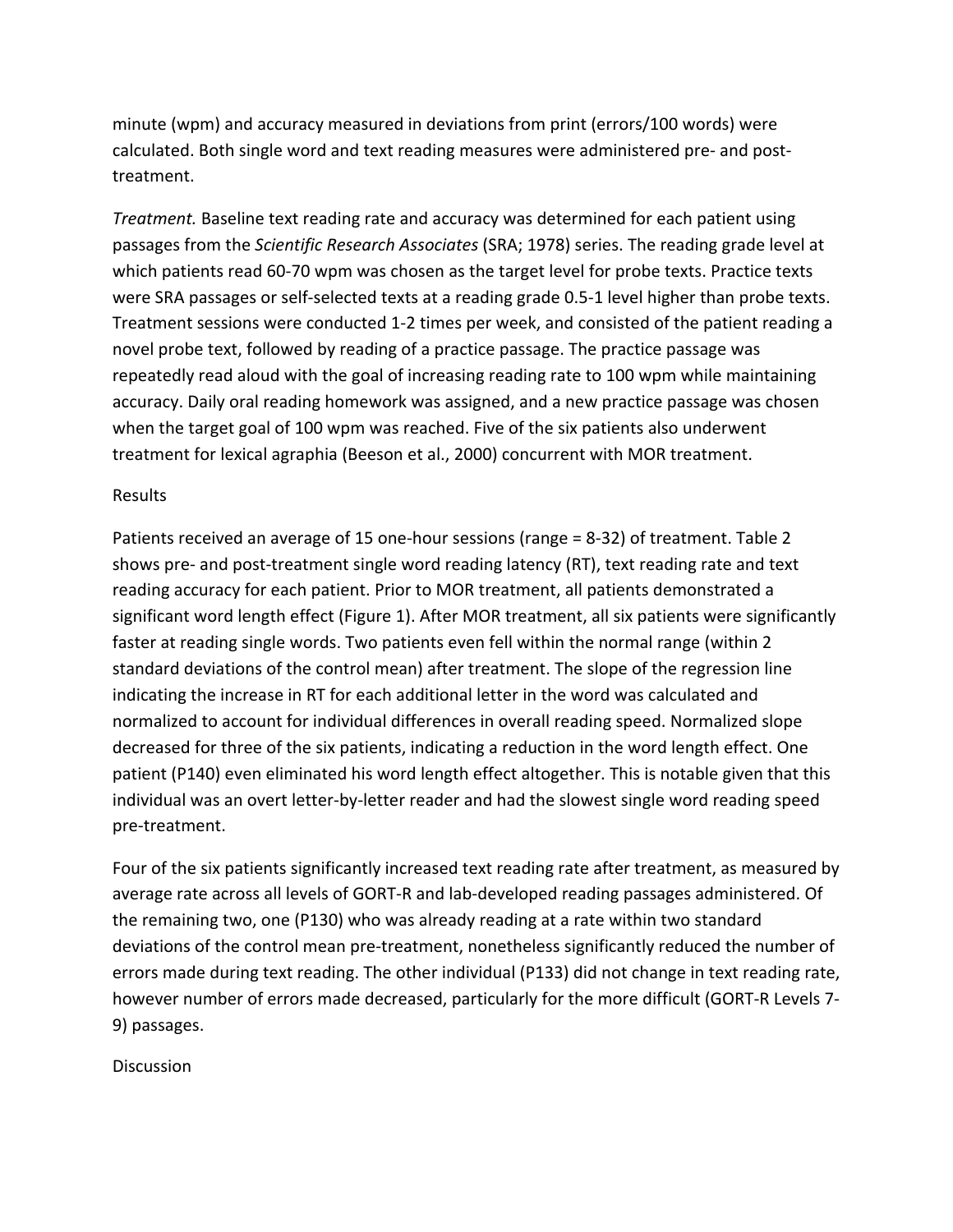This study contributes six additional cases to the growing body of evidence demonstrating the efficacy of MOR treatment. Of particular interest was the fact that despite the range of severities and reading levels targeted for treatment, all participants demonstrated improved reading following treatment. For individuals with slower single-word reading rates and larger word length effects, MOR treatment resulted in overall faster single word and text reading. For individuals at the faster end of the continuum, MOR treatment resulted in increased text reading accuracy while maintaining reading rates.

Although it is not entirely clear what mechanism subserves improved reading, in general, MOR is thought to facilitate both top-down and bottom-up text processing, due to repeated practice identifying words in a syntactic/semantic context (Beeson et al., 2005). This mechanism may have differential effects based on the alexia profile. Indeed, Lacey and colleagues (2007) reported different patterns of improvement on untrained passages that shared 60-80% of phrases, functors, and content words as the trained passages, depending on the individual's alexia profile. Our data suggest that for individuals with slow single word reading and large word length effects (P135, P169, P170, P140), MOR seems to facilitate visual word form recognition, resulting in a shift from serial to whole-word processing. For individuals who are able to read single words relatively quickly (P130, P133) and are presumably already engaging in whole-word processing, MOR may serve to further strengthen orthographic representations and their links to semantics such that accuracy improves following treatment.

Given the predominance of written text in everyday environments, the utility of text-based reading treatments is high. However, the importance of being able to rapidly identify single words, such as reading signs when driving, also has great functional value and should not be underestimated. The results of this study support the therapeutic value of MOR for use with a range of alexia severities.

1146 words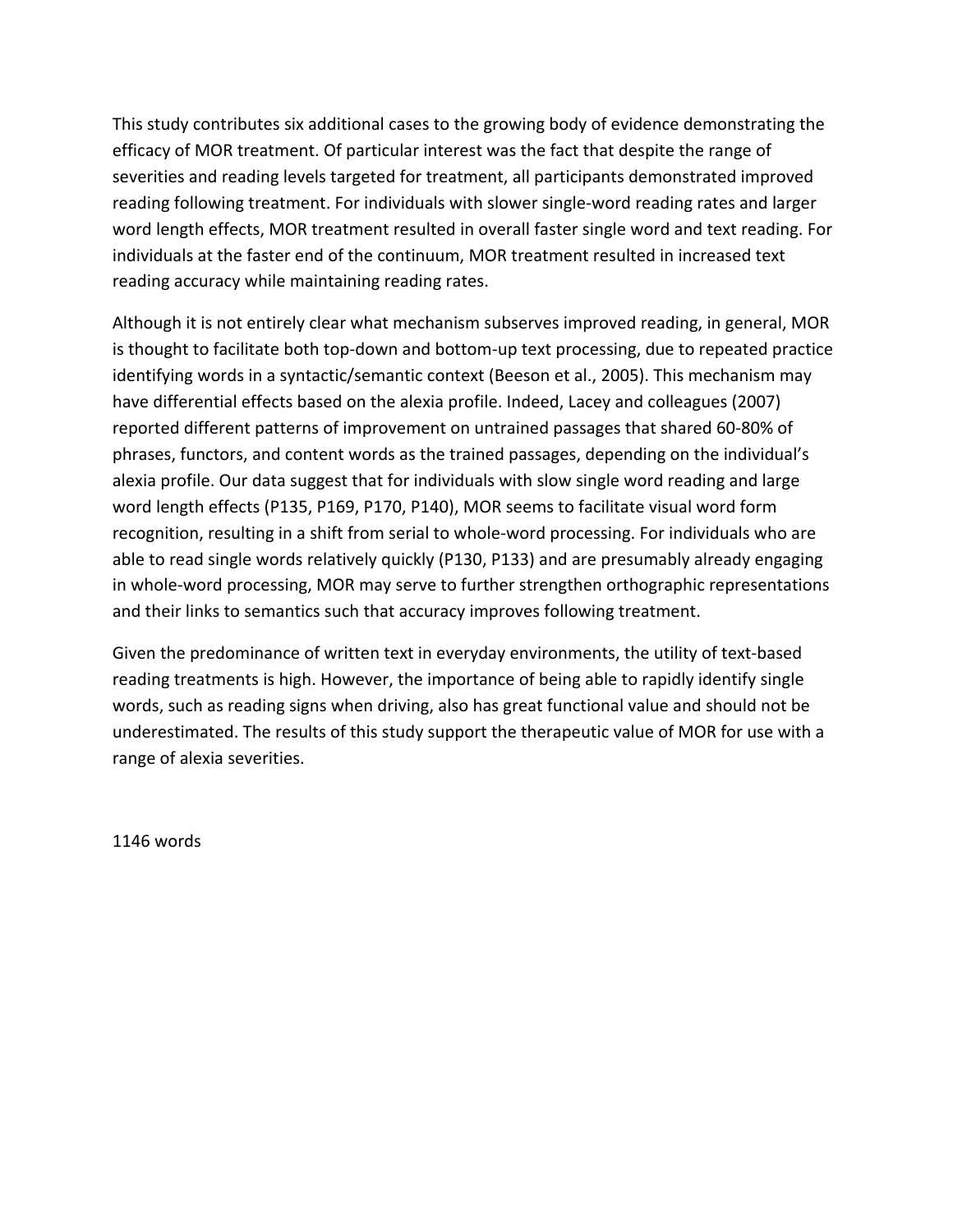- Beeson, P.M. (1998). Treatment for letter-by-letter reading: A case study. In N Helm-Estabrooks &\$A.L.\$Holland\$(Eds.),\$*Clinical+decision+making+in+aphasia+treatment*\$(pp.\$153517).\$San\$ Diego, CA: Singular Press.
- Beeson, P.M. & Insalaco, D. (1998). Acquired alexia: Lessons from successful treatment. *Journal* of the International Neuropsychological Society, 4, 621-635.
- Beeson, P.M., Magloire, J.G. & Robey, R.R. (2005). Letter-by-letter reading: Natural recovery and response to treatment. Behavioural Neurology, 16, 191-202.
- Beeson, P.M., Rewega, M., Vail, S.M. & Rapcsak, S.Z. (2000). Problem-solving approach to aphasia treatment: Interactive use of lexical and sublexical spelling routes. Aphasiology, *14*, 551-565.
- Jarvis, B.G. (2001). DirectRT (Version 2001.1.1) [Computer Software]. New York, NY: Empirisoft Corporation.
- Lacey, E.H., Lott, S.N., Sperling, A.J., Snider, S.F. & Friedman, R.B. (2007). Multiple oral rereading treatment for alexia: It works, but why? Brain and Language, 103, 115-116.
- Moyer, S.B. (1979). Rehabilitation of alexia: A case study. *Cortex, 15*, 139-144.
- Moody, S. (1988). The Moyer reading technique reevaluated. *Cortex*, 24, 473-476.
- Tuomainen, J. & Laine, M. (1991). Multiple oral rereading technique in rehabilitation of pure alexia. Aphasiology, 5, 401-409.
- Weiderholt, J.L. & Bryant, B.P. (1992). *Gray Oral Reading Tests-3*. Austin, TX: Pro-Ed.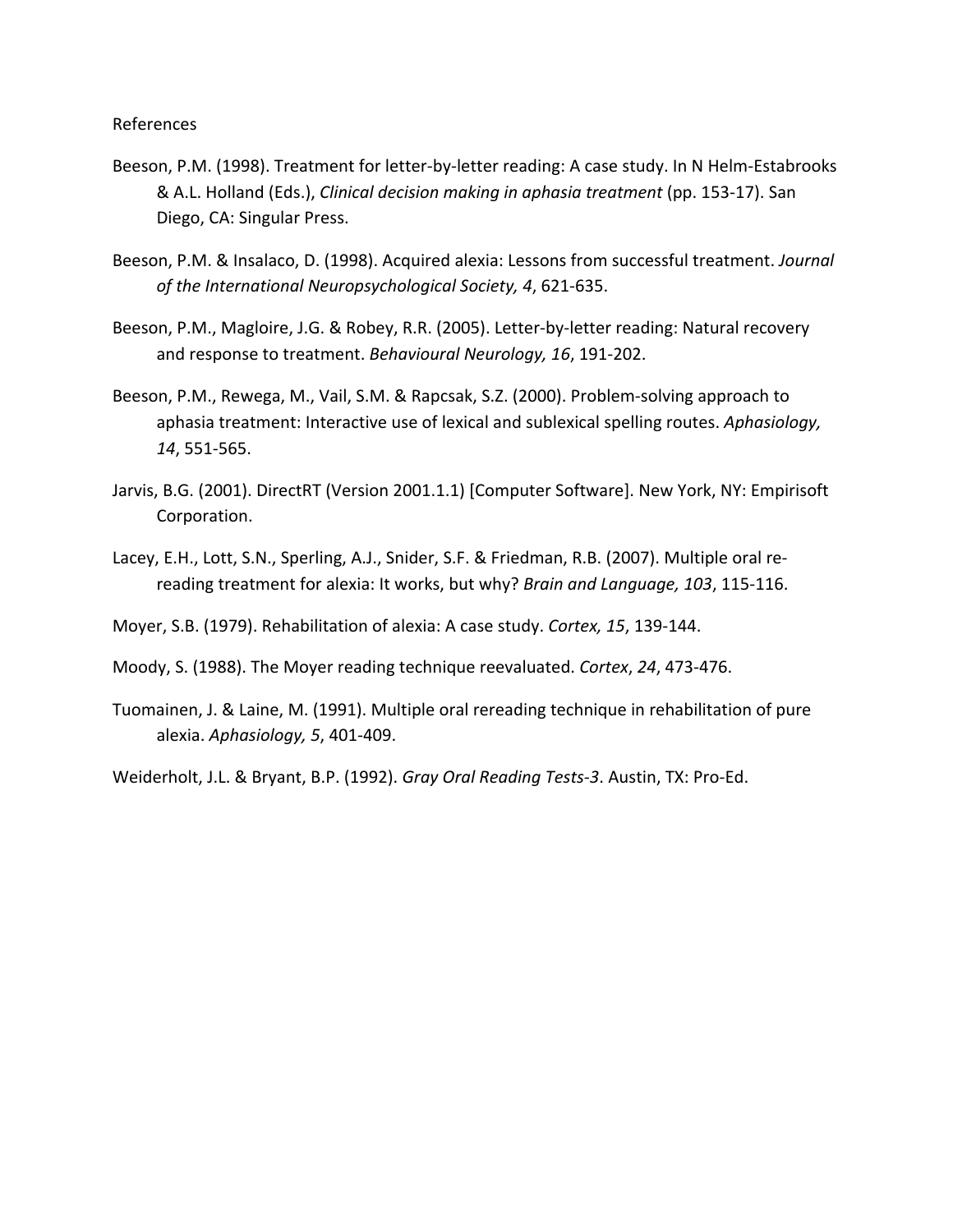## Table 1

|           | Lesion      | Age  | Education | <b>Time Post</b><br>Onset<br>(months) | WAB AQ<br>(out of<br>100) | <b>BNT</b><br>(out of 60) |
|-----------|-------------|------|-----------|---------------------------------------|---------------------------|---------------------------|
| Controls* |             | 64.2 | 14.2      |                                       |                           |                           |
| P130      | <b>LPCA</b> | 79   | 18        | 72                                    | 95                        | 32                        |
| P133      | <b>LMCA</b> | 58   | 14        | 24                                    | 98.8                      | 58                        |
| P135      | <b>LPCA</b> | 80   | 12        | 4                                     | 90.4                      | 30                        |
| P169      | <b>LPCA</b> | 73   | 14        | 96                                    | 89.4                      | 42                        |
| P170      | <b>LPCA</b> | 65   | 14        | 6                                     | 97                        | 46                        |
| P140      | LMCA/LPCA   | 76   | 14        | 10                                    | 91.4                      | 50                        |

Demographic Information for Individual Patients and Control Group

\*Average

WAB = Western Aphasia Battery (Kertesz, 1982).

BNT = Boston Naming Test (Kaplan, Goodglass & Weintraub, 1983)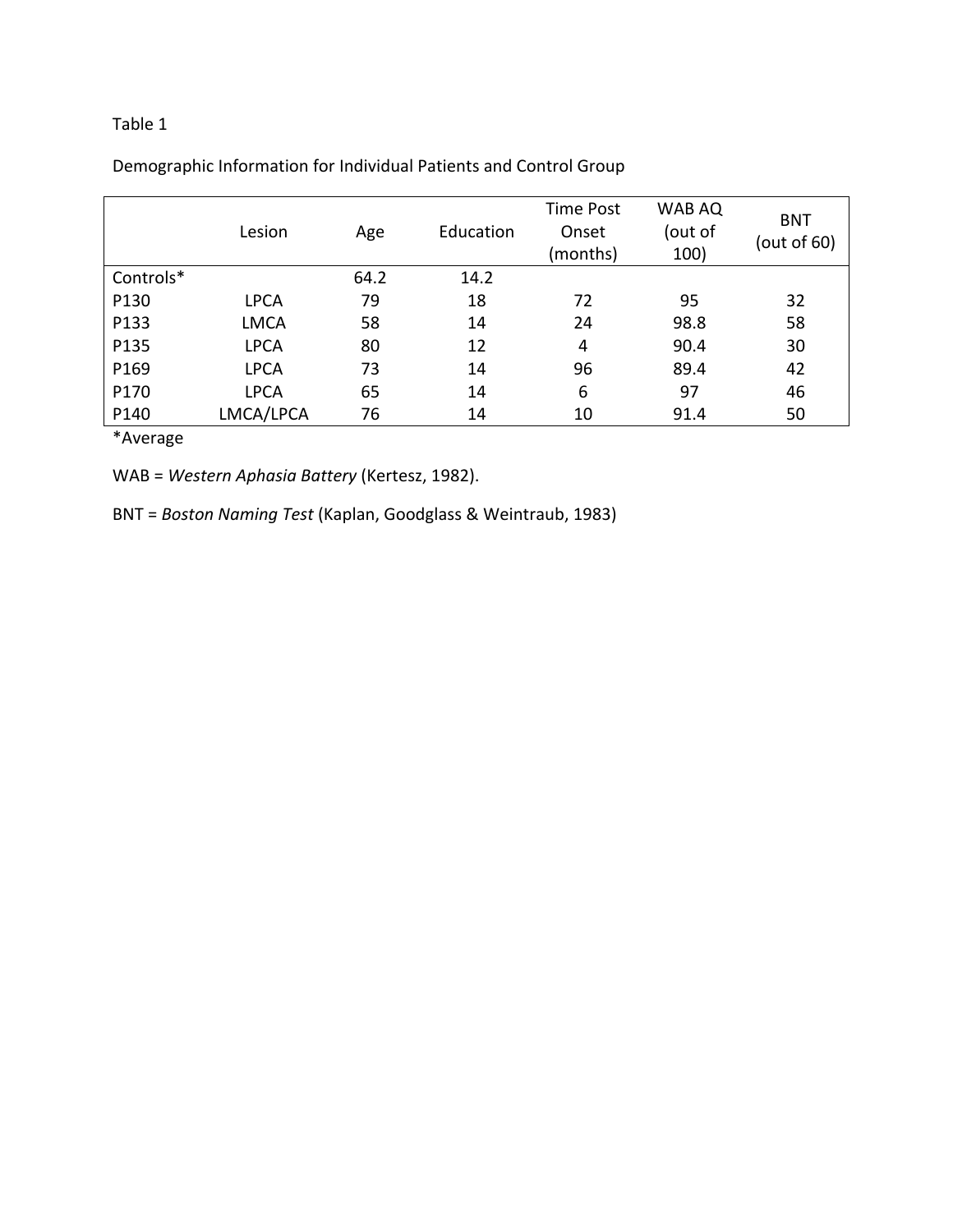# Table 2

|          | Pre-Treatment             |                |                                 |                                | Post-Treatment            |                |                                 |                                 |
|----------|---------------------------|----------------|---------------------------------|--------------------------------|---------------------------|----------------|---------------------------------|---------------------------------|
|          | Single<br>Wd RT<br>(msec) | Norm.<br>Slope | <b>Text Rate</b><br>(words/min) | Text Acc<br>(error/100<br>wds) | Single<br>Wd RT<br>(msec) | Norm.<br>Slope | <b>Text Rate</b><br>(words/min) | Text Acc<br>(errors/100<br>wds) |
| Controls | 613                       | .008           | 167.0                           | 1                              |                           |                |                                 |                                 |
| 130      | 890                       | .039           | 123.0 <sup>N</sup>              | 4.7                            | 769** <sup>N</sup>        | .040           | 133 <sup>N</sup>                | $2.2**$                         |
| 133      | 935                       | .040           | 87.4                            | 2.5                            | 726** <sup>N</sup>        | .031           | 87.6                            | 1.7                             |
| 135      | 1411                      | .140           | 82.7                            | 1.1                            | $1223**$                  | .078           | $103.2**$                       | 6.8                             |
| 169      | 1845                      | .074           | 56.5                            | 3.3                            | $1601**$                  | .148           | 69.3*                           | 2.5                             |
| 170      | 1968                      | .176           | 60.3                            | .5                             | $1613**$                  | .167           | $71.6*$                         | $\cdot$                         |
| 140      | 3014                      | .082           | 52.8                            | 3.5                            | 1765**                    | .011           | $70.2**$                        | 3.5                             |

Pre- and Post-Treatment Reading Measures

 $N$  within 2 standard deviations of control average

 $*p < .05; **p < .001$ 

Normalized slope = slope of regression line divided by mean RT of participant